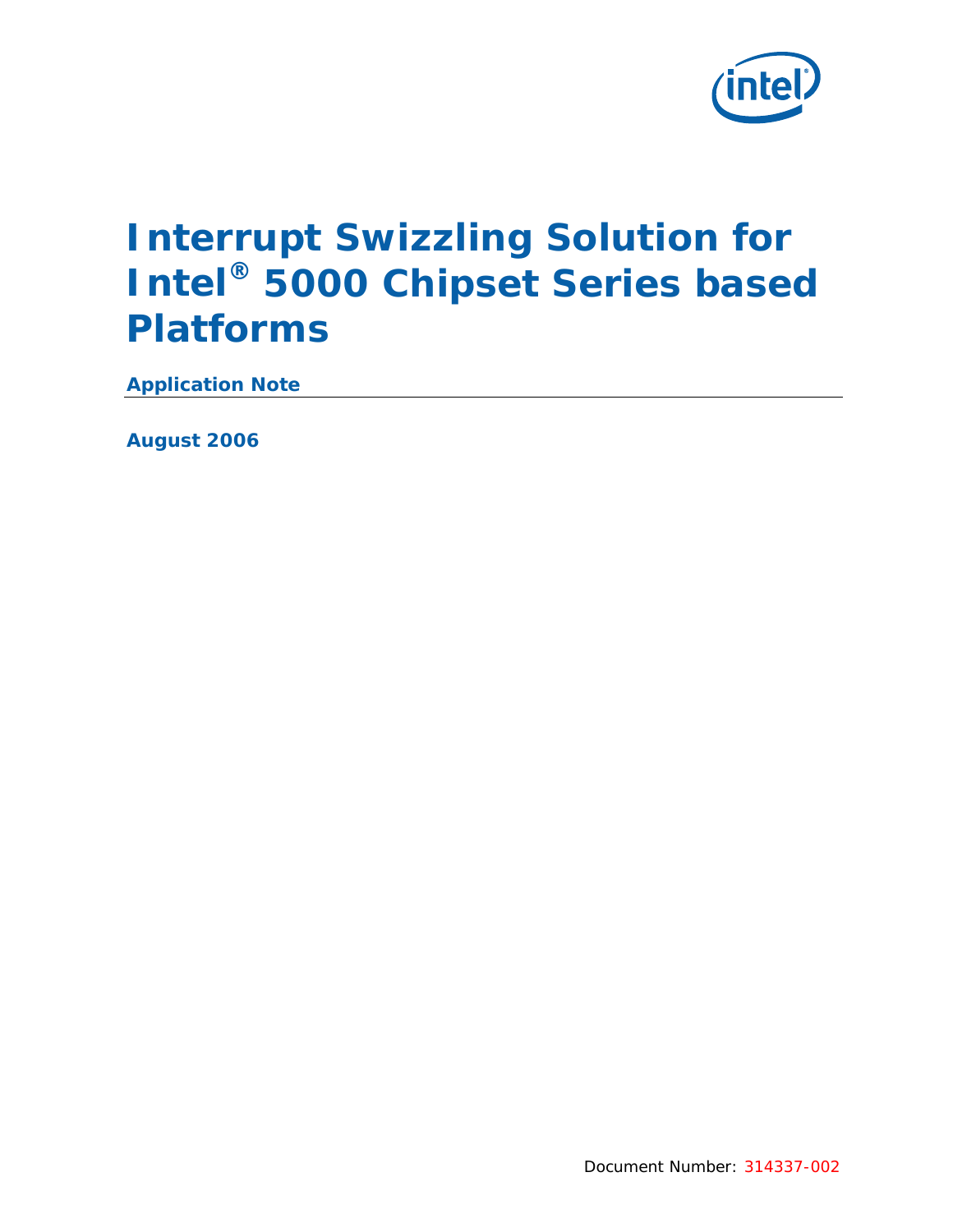

**Notice:** This document contains information on products in the design phase of development. The information here is subject to change without notice. Do not finalize a design with this information.

INFORMATION IN THIS DOCUMENT IS PROVIDED IN CONNECTION WITH INTEL® PRODUCTS. NO LICENSE, EXPRESS OR IMPLIED, BY ESTOPPEL OR OTHERWISE, TO ANY INTELLECTUAL PROPERTY RIGHTS IS GRANTED BY THIS DOCUMENT. EXCEPT AS PROVIDED IN INTEL'S TERMS AND CONDITIONS OF SALE FOR SUCH PRODUCTS, INTEL ASSUMES NO LIABILITY WHATSOEVER, AND INTEL DISCLAIMS ANY EXPRESS OR IMPLIED WARRANTY, RELATING TO SALE AND/OR USE OF INTEL PRODUCTS INCLUDING LIABILITY OR WARRANTIES RELATING TO FITNESS FOR A PARTICULAR PURPOSE, MERCHANTABILITY, OR INFRINGEMENT OF ANY PATENT, COPYRIGHT OR OTHER INTELLECTUAL PROPERTY RIGHT. Intel products are not intended for use in medical, life saving, life sustaining applications.

Intel may make changes to specifications and product descriptions at any time, without notice.

Designers must not rely on the absence or characteristics of any features or instructions marked "reserved" or "undefined." Intel reserves these for future definition and shall have no responsibility whatsoever for conflicts or incompatibilities arising from future changes to them.

Designers must not rely on the absence or characteristics of any features or instructions marked "reserved" or "undefined." Intel reserves these for future definition and shall have no responsibility whatsoever for conflicts or incompatibilities arising from future changes to them.

The Intel® 5000 Series product may contain design defects or errors known as errata which may cause the product to deviate from published specifications. Current characterized errata are available on request.

Contact your local Intel sales office or your distributor to obtain the latest specifications and before placing your product order.

 $1^2C$  is a 2-wire communications bus/protocol developed by Philips. SMBus is a subset of the  $1^2C$  bus/protocol and was developed by Intel. Implementations of the  $1<sup>2</sup>C$  bus/protocol may require licenses from various entities, including Philips Electronics N.V. and North American Philips Corporation.

Copies of documents which have an order number and are referenced in this document, or other Intel literature, may be obtained by calling 1-800-548-4725, or by visiting [Intel's Web Site](http://www.intel.com/).

The Intel logo is a trademark or registered trademark of Intel Corporation or its subsidiaries in the United States and other countries.

Copyright © 2006, Intel Corporation. All rights reserved.

\* Other brands and names may be claimed as the property of others.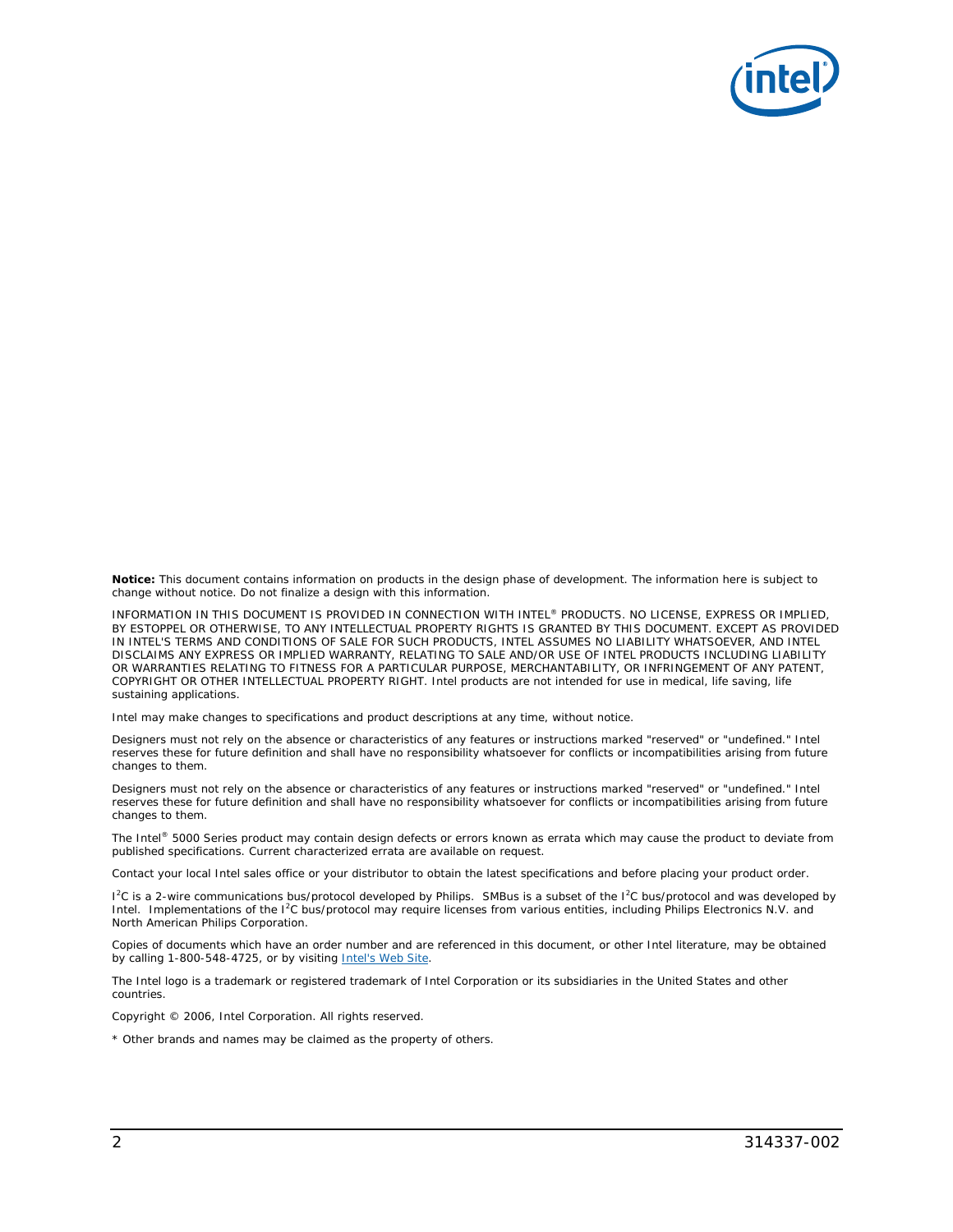

## *Contents*

| $\mathbf{1}$     |     |                                                |  |  |  |  |
|------------------|-----|------------------------------------------------|--|--|--|--|
| $\mathbf{2}$     |     |                                                |  |  |  |  |
| 3                |     |                                                |  |  |  |  |
| $\boldsymbol{4}$ |     |                                                |  |  |  |  |
|                  | 4.1 |                                                |  |  |  |  |
|                  | 4.2 |                                                |  |  |  |  |
|                  | 4.3 | Performance Benefits of Interrupt Swizzling on |  |  |  |  |

## **Figures**

| Figure 2. Interrupt routing with Optimal Interrupt Swizzling  8 |  |
|-----------------------------------------------------------------|--|
| Figure 3. Example of Network Packet Forwarding14                |  |
| Figure 4 Example of Static Affinity assignment for IRQs         |  |
|                                                                 |  |
| Figure 5 Example of Static Affinity assignment for IRQs         |  |
|                                                                 |  |

## **Tables**

| Table 1 Interrupt Swizzle Control Register on PCIe Ports of |  |
|-------------------------------------------------------------|--|
|                                                             |  |
|                                                             |  |
| Table 3 IRQ Assignment on Platform based on Intel ® 5000    |  |
| series chipset - with and without Interrupt Swizzling 17    |  |
| Table 4 IPv4 Forwarding Throughput in Packets Per Second on |  |
| Platform using Intel® 5000 series chipset (with and         |  |
|                                                             |  |
|                                                             |  |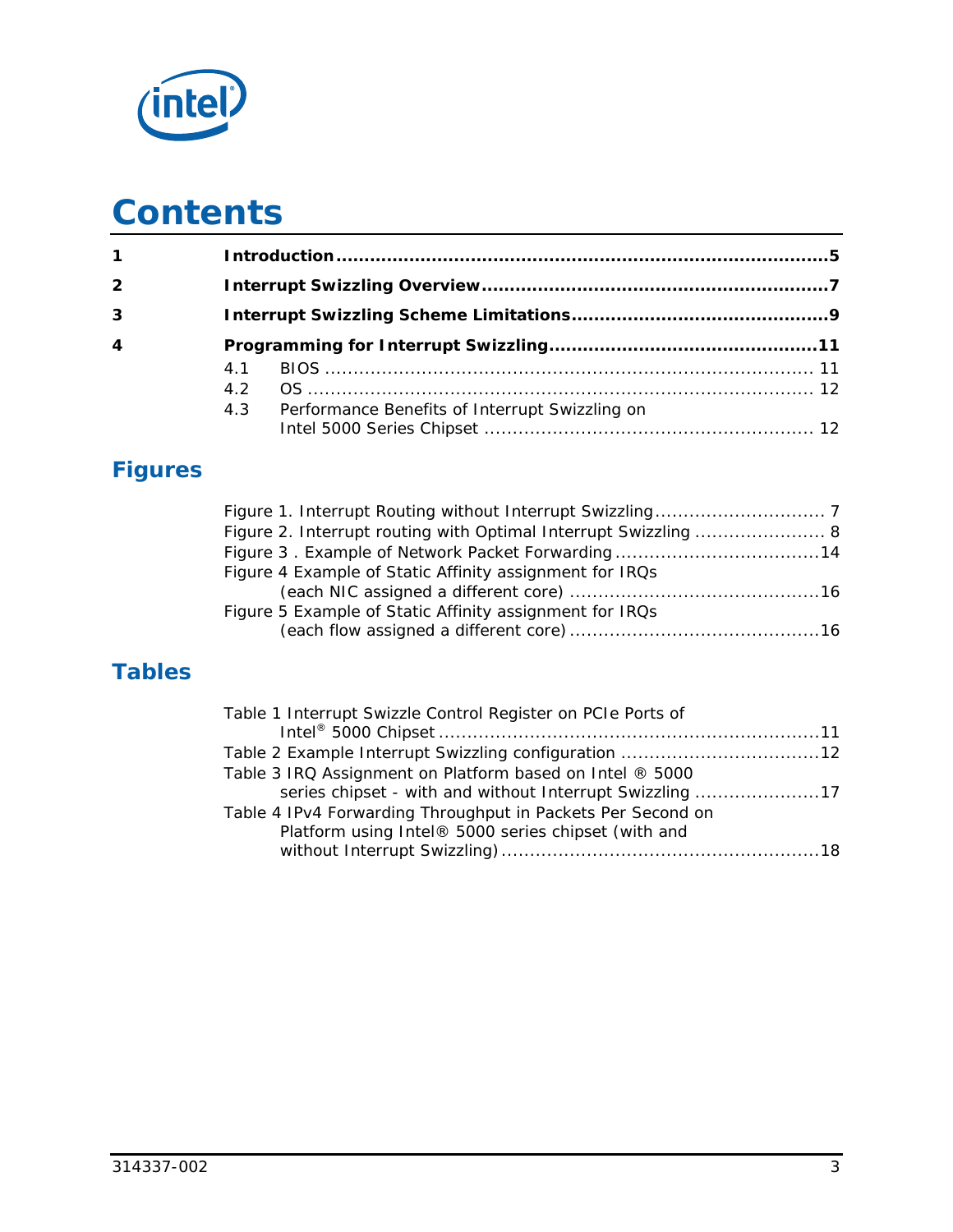

## *Revision History*

| <b>Revision</b><br><b>Number</b> | <b>Description</b>                 | <b>Date</b> |  |  |
|----------------------------------|------------------------------------|-------------|--|--|
| 001                              | • Initial release of the document. | August 2006 |  |  |
| 002                              | • Updated product names.           | August 2006 |  |  |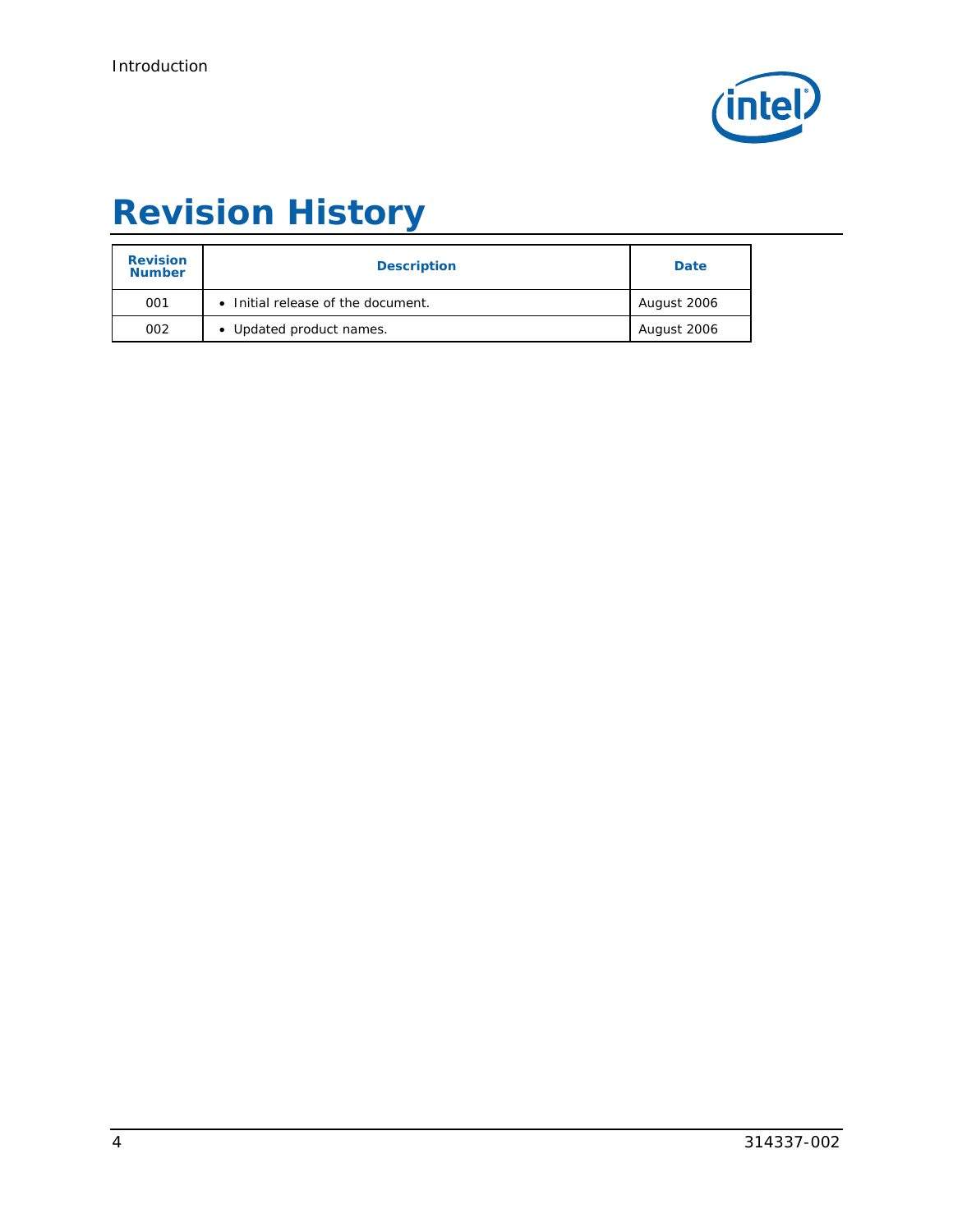<span id="page-4-0"></span>

# **1** *Introduction*

Intel® 5000 Series Chipset supports PCIe devices attached to the MCH and/or the Intel® 631xESB / 632xESB I/O Controller Hub (including integrated PCIe\* devices). Interrupt support for these PCIe devices is using PCI compatible INTx emulation scheme or using MSI/MSI-X scheme.

In case of INTx emulation scheme, the interrupts from the PCIe devices are signaled as inband messages that are eventually converted to system interrupts by the root complex. In order to better distribute INTx interrupts, the PCIe Base Specification 1.0a requires bridges to map interrupts from secondary side to primary side based on device number (per Table 2-13 of PCIe Base Specification 1.0a).

However, most ports have only one device with device number 0 that results in identity mapping of the interrupt (INTA  $\rightarrow$  INTA, INTB  $\rightarrow$  INTB,...). As a result, if root ports mapped the downstream interrupts messages as is to the interrupt controller, all PCIe interrupts will likely be mapped to a single input of the interrupt controller.

The Intel 5000 Series Chipset implements interrupt swizzling logic to rebalance and distribute the PCIe legacy interrupts for performance and load balancing. This document describes the interrupt swizzling scheme in detail and discusses the programming requirements to implement this scheme.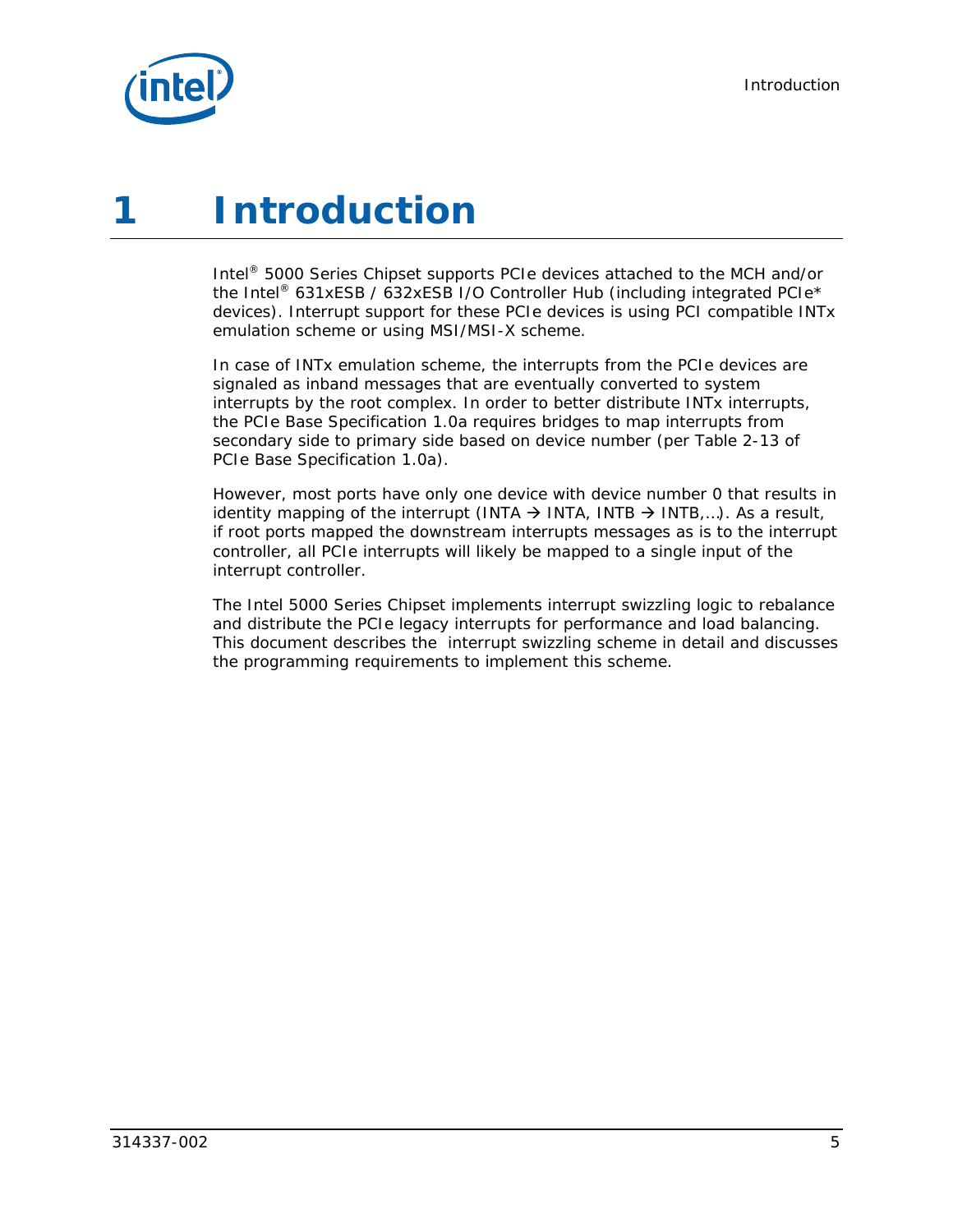*Introduction* 

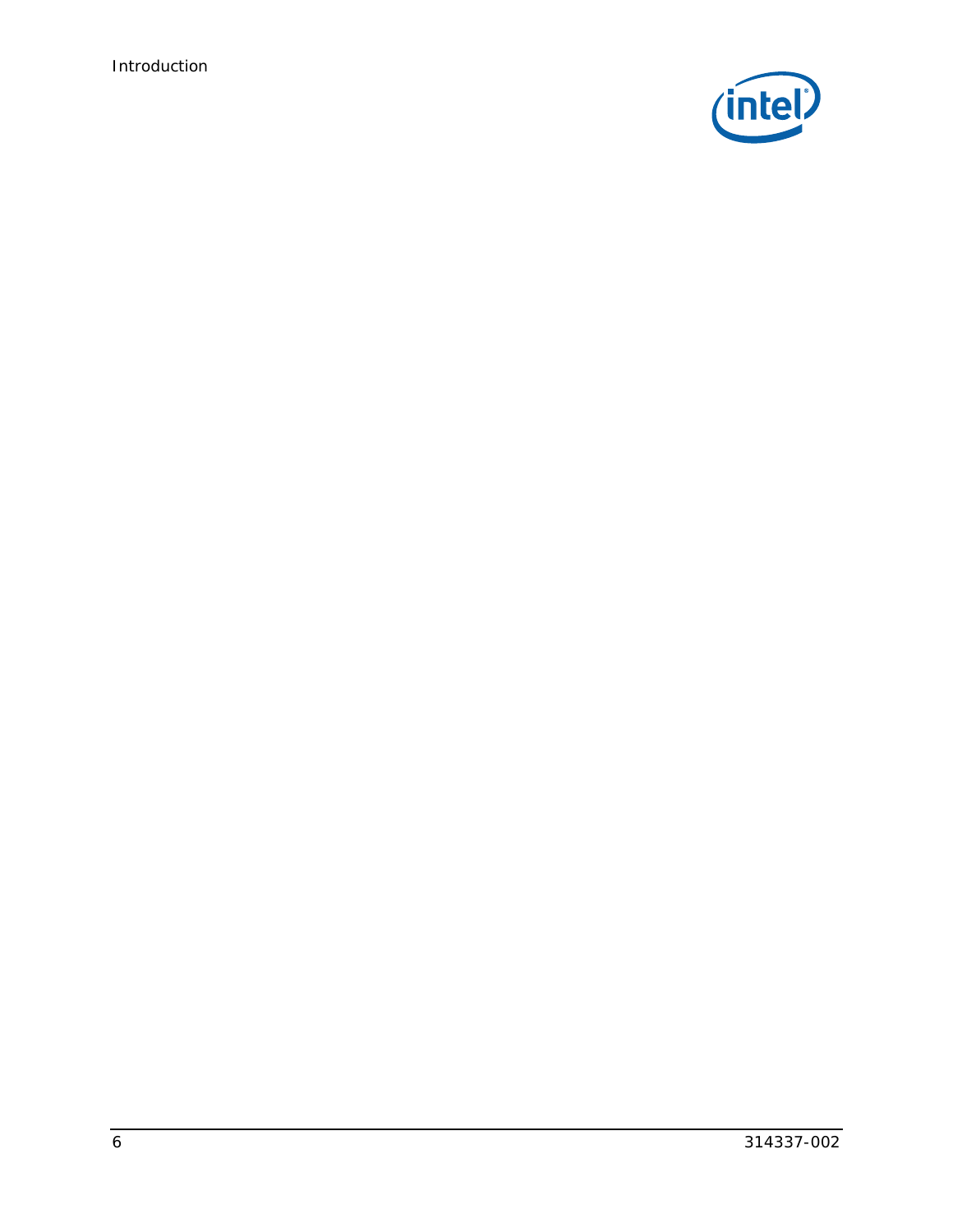<span id="page-6-0"></span>

# **2** *Interrupt Swizzling Overview*

Consider a platform configuration where Port 0, 2, 4, 6 are populated with PCIe devices. The default mapping of PCI INTx messages to system interrupt controllers is as shown in [Figure 1.](#page-6-0)

### **Figure 1. Interrupt Routing without Interrupt Swizzling**



As illustrated above, the default mapping results in mapping of all 4 PCIe devices (assigned to device number 0) to the same interrupt although Intel® 5000 Series Chipsets supports 4 unique interrupts.

The interrupt mapping for the same platform configuration with optimal interrupt swizzling enabled is shown in [Figure 2](#page-7-0).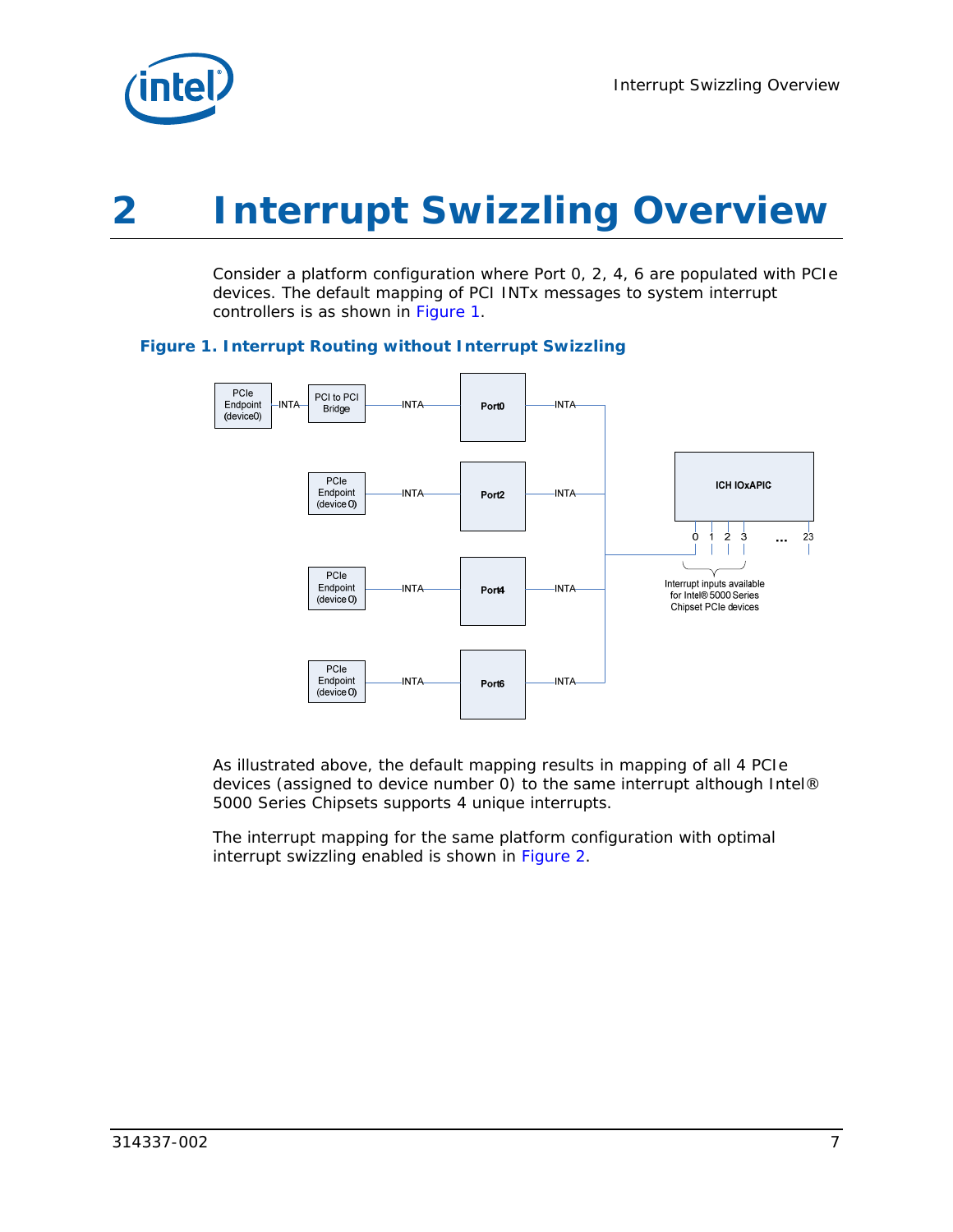

### <span id="page-7-0"></span>**Figure 2. Interrupt routing with Optimal Interrupt Swizzling**

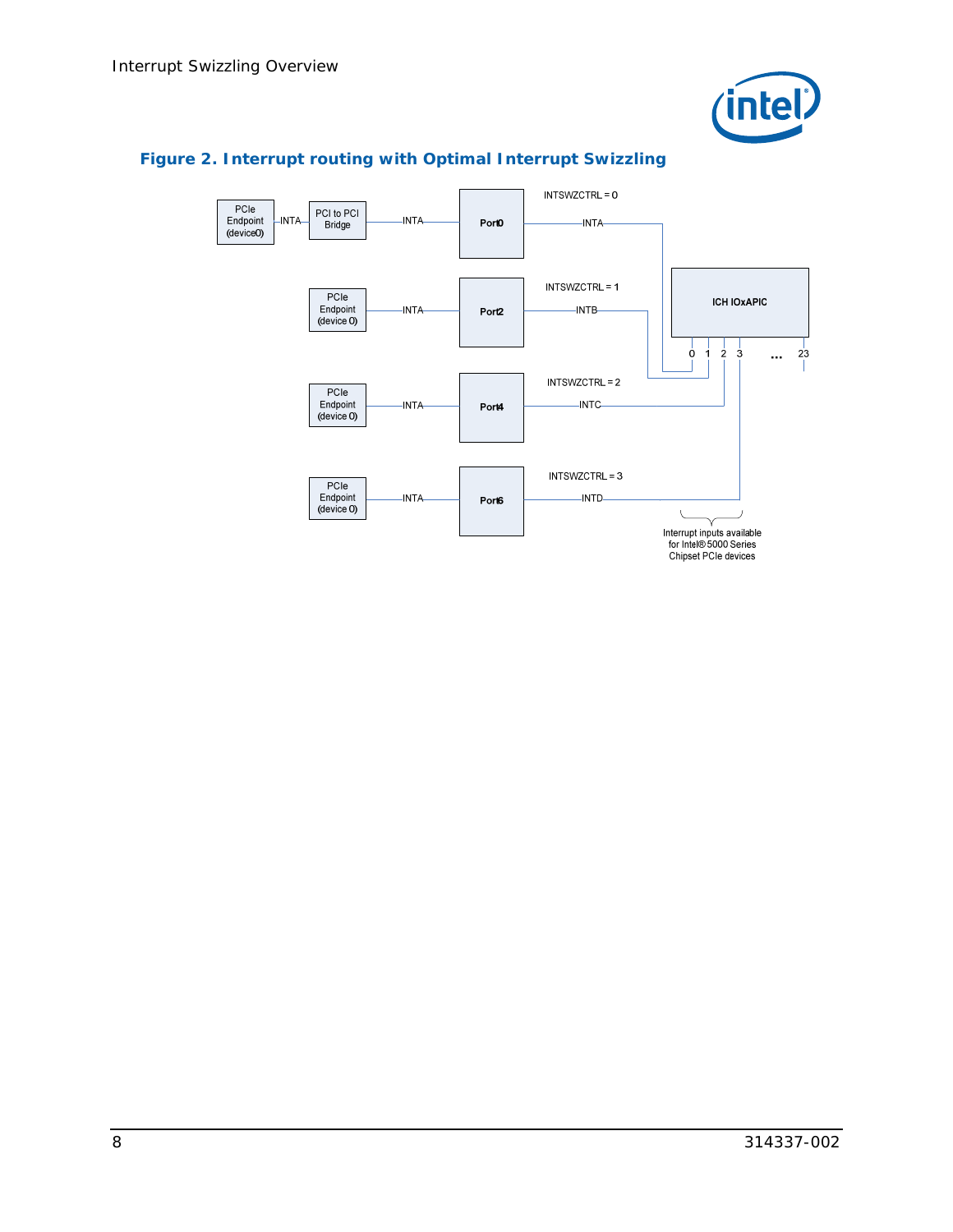<span id="page-8-0"></span>

# **3** *Interrupt Swizzling Scheme Limitations*

The effectiveness of Interrupt swizzling scheme is dependent on the following:

System BIOS that programs the interrupt swizzling logic must comprehend the PCIe configuration of the platform and customize the programming of the swizzling logic accordingly. This includes comprehending all populated PCIe ports, devices as well as hot plug-capable slots supported on the platform.

The Intel 5000 Series chipset supports a maximum of 4 unique interrupt messages to the system interrupt controller (ICH IOxAPIC). As a result, the interrupt swizzling can still result in sharing of interrupts between devices if the PCIe hierarchy contains more than 4 devices.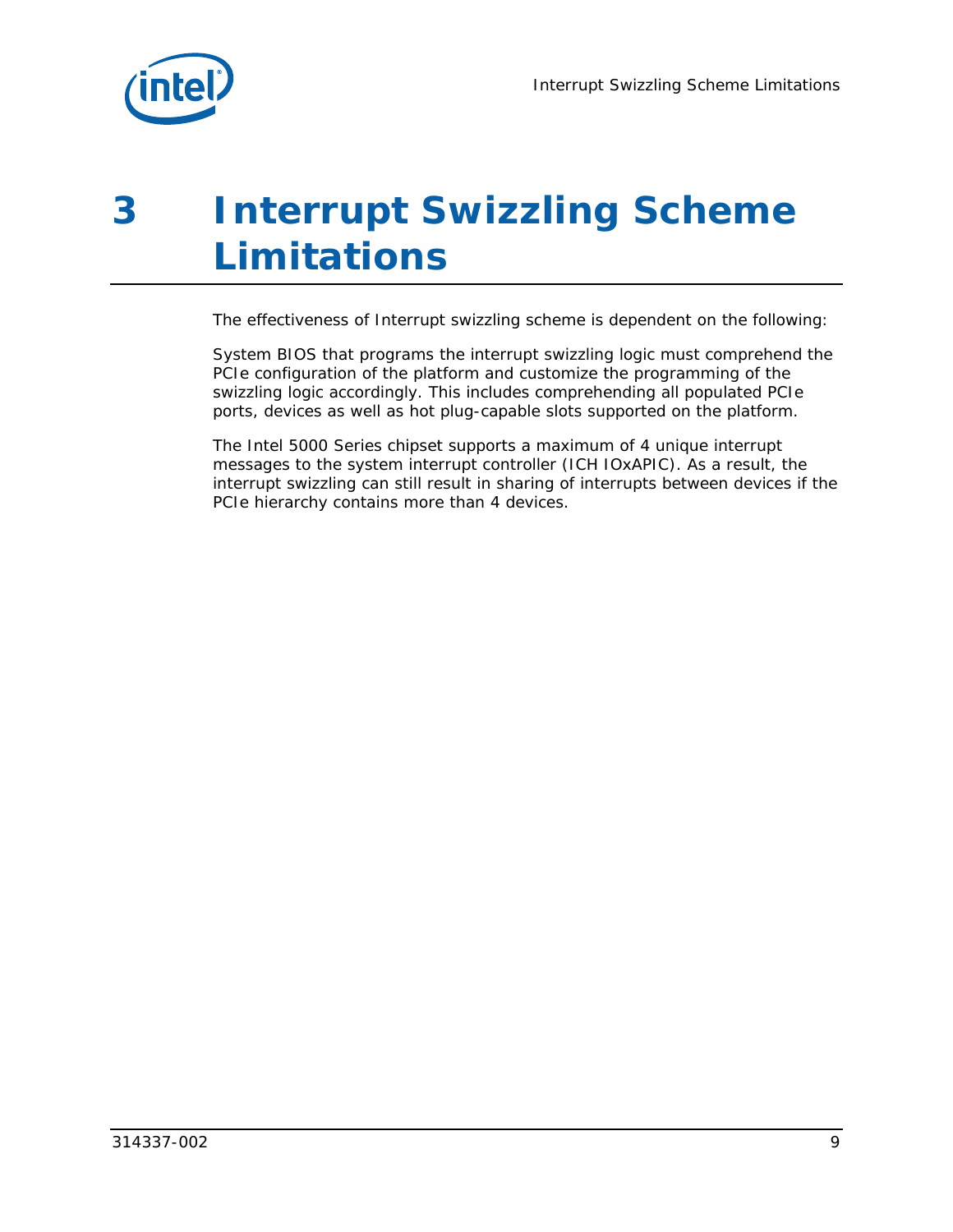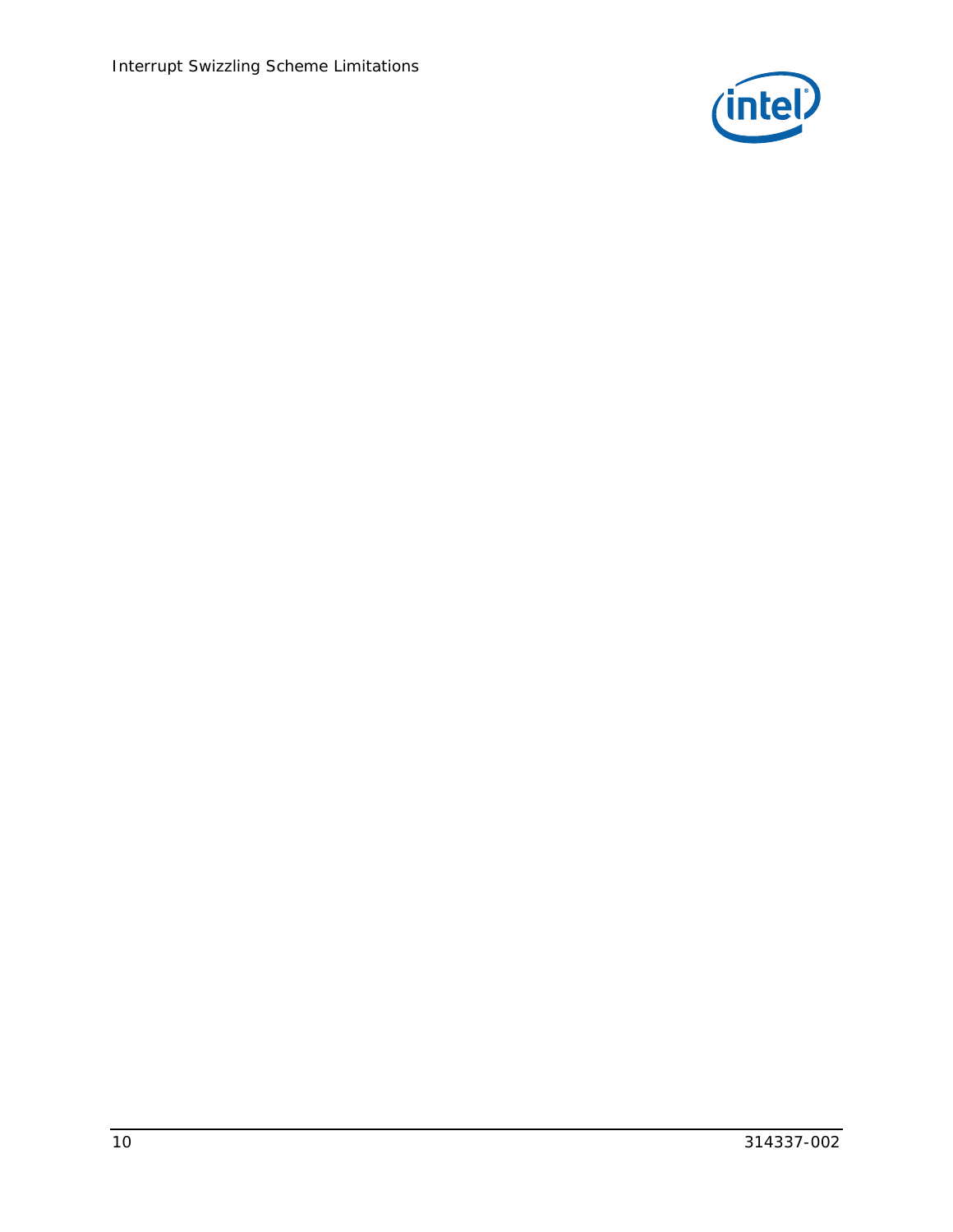<span id="page-10-0"></span>

# **4** *Programming for Interrupt Swizzling*

The Intel 5000 Series chipset supports 6 x4 PCIe ports and an ESI port for a total of 7 ports. For each of these 7 ports, the interrupt mapping for that port to the system interrupt controller is controlled by programming the corresponding INTXSWZCTRL register. The register is described [Table 1](#page-10-0).

**Table 1 Interrupt Swizzle Control Register on PCIe Ports of Intel® 5000 Chipset** 

| <b>PCIe Port</b> | <b>DID</b>    | <b>BDF Mapping</b> | <b>INTXSWZCTRL offset</b> |
|------------------|---------------|--------------------|---------------------------|
| $0$ (ESI)        | SKU dependant | B:0, D:0, F:0      | 4Fh                       |
| 2 (PCIe)         | 25E2h         | B:0, D:2, F:0      | 4Fh                       |
| 3 (PCIe)         | 25E3h         | B:0, D:3, F:0      | 4Fh                       |
| 4 (PCIe)         | 25E4h         | B:0, D:4, F:0      | 4Fh                       |
| 5 (PCIe)         | 25E5h         | B:0, D:5, F:0      | 4Fh                       |
| 6 (PCIe)         | 25E6h         | B:0, D:6, F:0      | 4Fh                       |
| 7 (PCIe)         | 25E7h         | B:0, D:7, F:0      | 4Fh                       |

INTXSWZCTRL register (bits 1:0, other bits reserved) supports 4 combinations of interrupt mapping using the barber-pole stride mechanism.

## **4.1 BIOS**

The default value of INTXSWZCTRL at reset is 0h corresponding to identity mapping of interrupts (INTA  $\rightarrow$  INTA,...). System BIOS is required to program the INTXSWZCTRL register for each port to ensure that the interrupts load is balanced across the available system interrupts. The Intel® 5000 Series Chipset supports a maximum of 4 unique system interrupts for the PCIe hierarchy. System BIOS must program the INTXSWZCTRL register of each populated port on the platform for optimal performance and load balancing.

For example, in a platform where Ports 0, 2, 4, 6 are populated with PCIe devices, the system BIOS could program the INTXSWZCTRL register for ports 0, 2, 4, and 6 as described in [Table 2](#page-11-0)**.**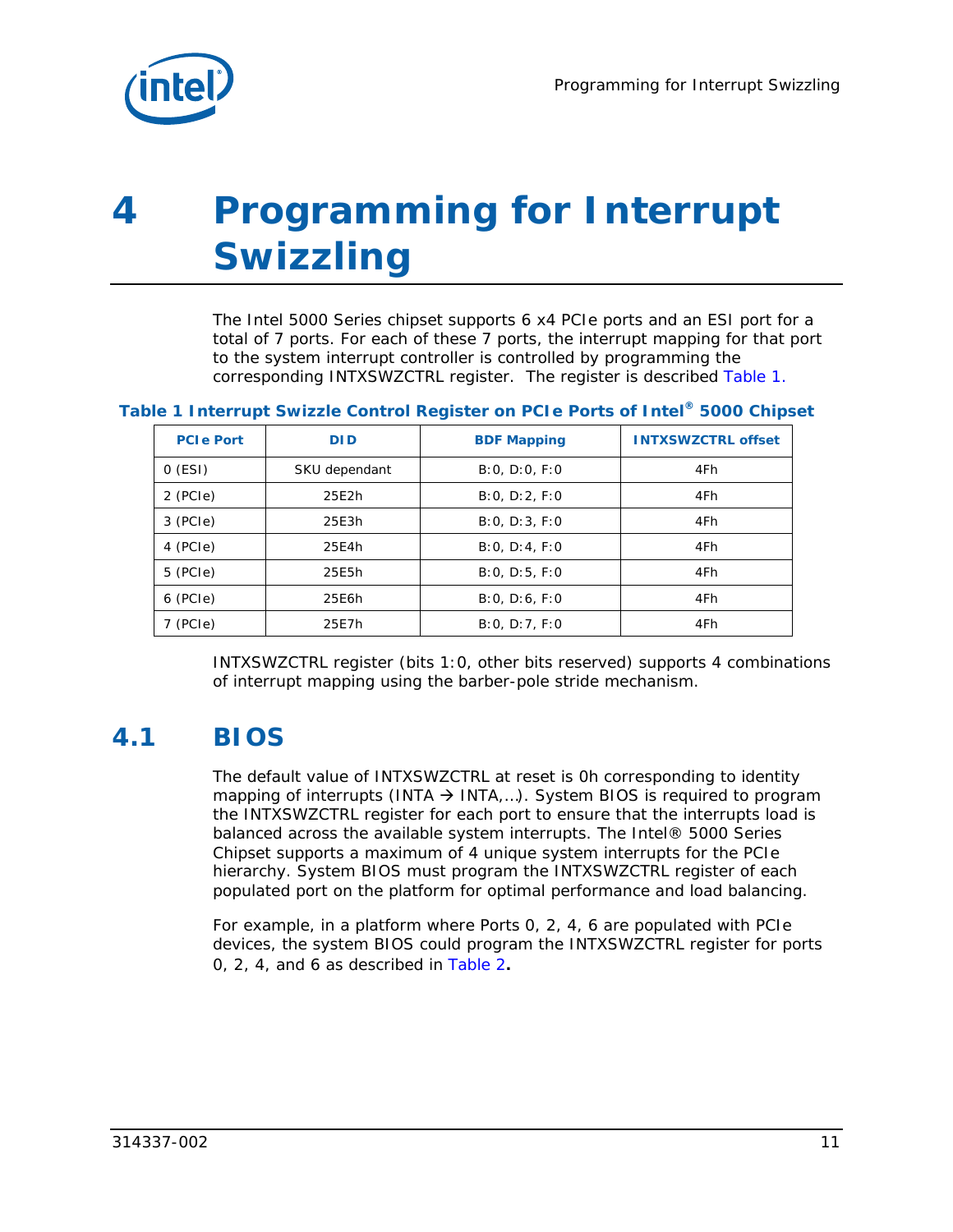

| Port           | <b>INTXSWZCTRL value</b> | <b>Resulting Interrupt mapping</b> |
|----------------|--------------------------|------------------------------------|
| 0              | 00h                      | <b>INTA-&gt;INTA</b>               |
|                |                          | <b>INTB→INTB</b>                   |
|                |                          | <b>INTC→INTC</b>                   |
|                |                          | <b>INTD→INTD</b>                   |
| $\overline{2}$ | 01h                      | <b>INTA→INTB</b>                   |
|                |                          | INTB->INTC                         |
|                |                          | INTC->INTD                         |
|                |                          | <b>INTD→INTA</b>                   |
| 4              | 02h                      | <b>INTA→INTC</b>                   |
|                |                          | INTB->INTD                         |
|                |                          | <b>INTC→INTA</b>                   |
|                |                          | INTD->INTB                         |
| 6              | 03h                      | <b>INTA→INTD</b>                   |
|                |                          | <b>INTB→INTA</b>                   |
|                |                          | <b>INTC→INTB</b>                   |
|                |                          | <b>INTD→INTC</b>                   |

### <span id="page-11-0"></span>**Table 2 Example Interrupt Swizzling configuration**

## **4.2 OS**

The mapping of PCIe virtual interrupt (INTx) to system interrupt is indicated to the OS using firmware tables. OSes that comprehend ACPI \_PRT method, parse \_PRT to identify the mapping. Older OSes use MPS1.4 table method to identify the mapping.

System BIOS that implement interrupt swizzling must comprehend the effect of swizzling when constructing the \_PRT or MPS1.4 interrupt mapping table. OS itself does not require any special handling to support interrupt swizzling mechanism.

## **4.3 Performance Benefits of Interrupt Swizzling on Intel 5000 Series Chipset**

This section utilizes a networking stack running on Linux2.4 is to illustrate the performance benefits incurred by adopting interrupt swizzling scheme on platforms based on the Intel 5000 series chipset. However, the benefits of the interrupt swizzling scheme is neither limited to a specific IO stack nor to a specific OS.

With highly threaded applications, such as database and web server applications, the OS is responsible for balancing the active (ready) threads among the available CPU cores. Software developers optimize the granularity of application threads with the goal of minimizing the overheads of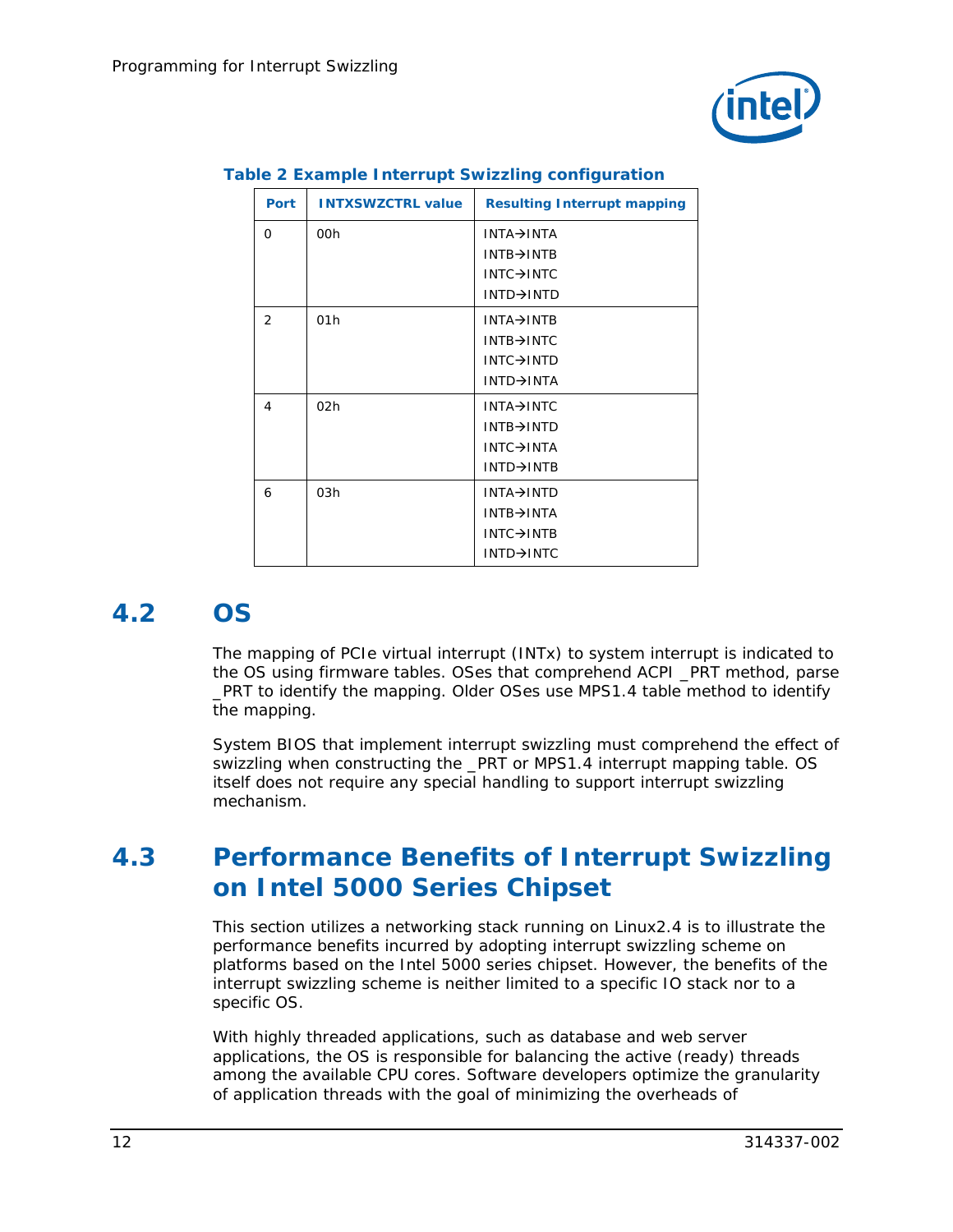

multithreading (for example, thread switching, migrating threads to balance the use of CPUs) while maximizing parallelism offered by multithreading. Kernel level applications and especially networking stacks are architected to be single threaded for various reasons:

Networking is layered directly above the hardware (that is, networking interface controllers, or NICs).

Networking stacks typically run in the most privileged mode allowed by the operating system (for example, SoftIRQ mode in Linux and Deferred Procedure Call mode in Windows).

In order to keep pace with high speed HW interfaces (for example, Gigabit Ethernet), networking stacks can not afford to be burdened with the overheads associated with multithreading.

*Note:* The following discussion assumes Linux (2.4 and later versions) as the underlying Operating system. Please note, Linux 2.4 does not support MSI (PCISIG defined Message Signaled Interrupt).

> In a typical network processing scenario, a network packet is received over an Ethernet port. The NIC controlling that port deposits the packet in the memory and signals the CPU through a HW interrupt. The CPU runs an interrupt service routine (ISR) to attend the HW interrupt and update the HW status of the network device. At the end of the ISR, the CPU queues the follow-up work for processing the received packet(s) by signaling a SoftIRQ. SoftIRQs, being highly privileged threads in Linux, are closely guarded resources. The networking stack has one SoftIRQ permanently assigned in the architecture of Linux kernel. SoftIRQs are a per CPU resource, hence there is one networking SoftIRQ per available core in SMP platforms.

As mentioned, all packet processing, that is, queueing and dequeing packets from the network interface, IPv4/IPv6 processing and TCP/UDP processing in Linux happens in the SoftIRQ context. In fact, several layer 3 and layer 4 networking functions such as firewall, VPN, proxy and intrusion detection are processed in the same SoftIRQ context upon receiving a packet.

Since SoftIRQs are CPU specific and are triggered through ISRs for specific HW devices, functions such as routing (or layer 3 forwarding) have affinity at the software level to a specific CPU core. This is the same core that receives the hardware interrupt upon receipt of a packet.

Linux on Intel architecture platforms offers three choices for routing interrupts from network devices to CPU cores:

- 1. *Default routing***:** all interrupts are routed the same CPU core (typically core 0).
- 2. *Stack interrupt routing***:** Interrupts from a HW device are preferentially routed to the same CPU core always.
- 3. *IRQ Balance***:** the IOAPIC in the chipset distributes all interrupts (from all devices) among available cores in a round robin fashion.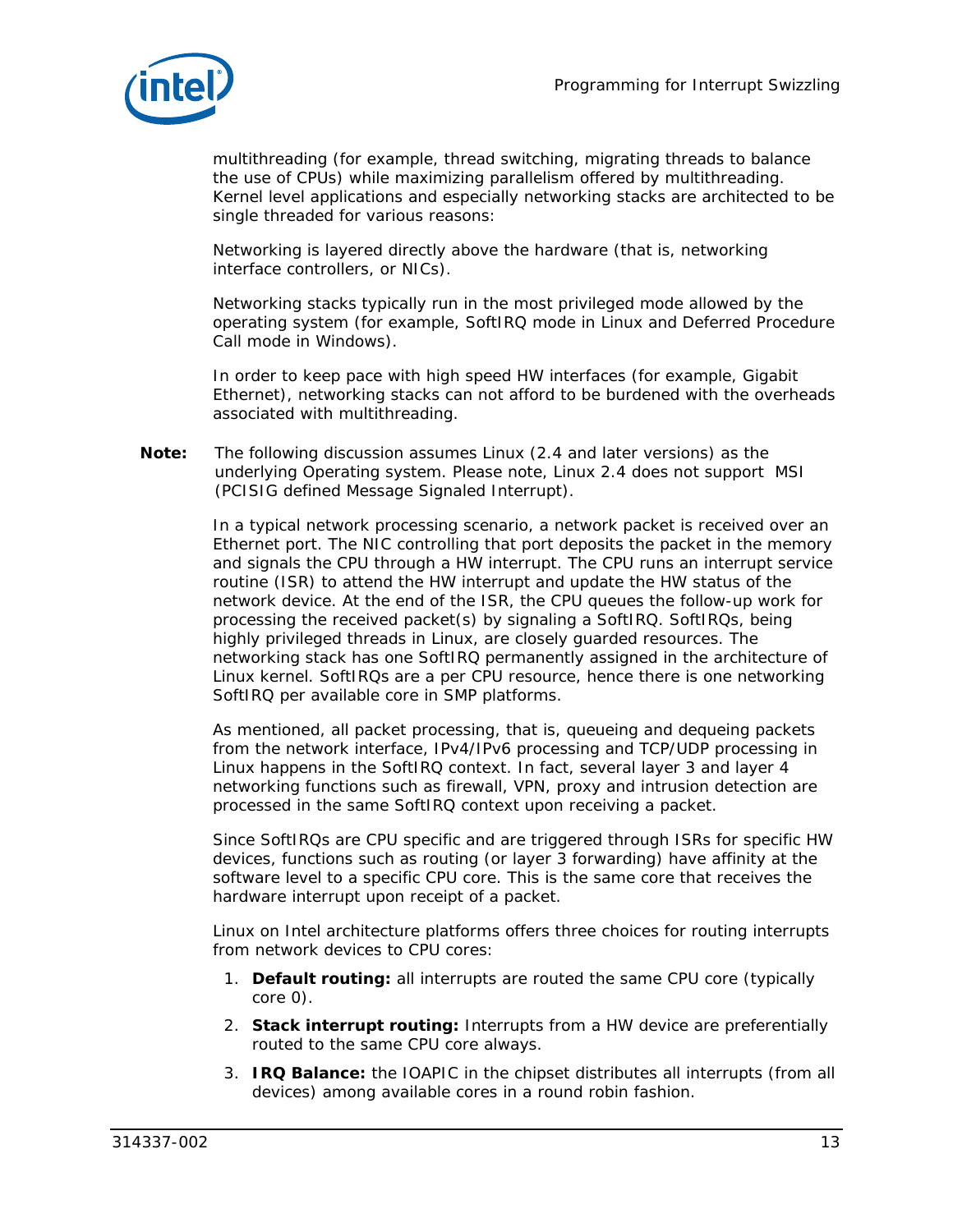

<span id="page-13-0"></span>While it is intuitive that IRQ Balance should offer the best load balance and optimal throughput under high network throughput conditions, computationally light weight functions such as IPv4 forwarding are observed to achieve peak throughput through static interrupt routing. Also, for statically defined packet flows (that is, the receiving and transmitting NICs are fixed), static binding of both NICs (that is, their HW interrupts to CPU cores in same socket) is known to maximize performance. This is due to the hardware overhead involved in synchronizing the Transmit (TX) and Receive (RX) sides of the flow in an SMP context. [Figure 3](#page-13-0) shows the flow of a packet through an IPv4 forwarding stack on a uniprocessor (UP) IA32/Linux platform: a packet arrives through Ethernet interface eth0 (receiving port), is processed by the CPU and then sent through the transmitting (TX) Ethernet interface eth1.



### **Figure 3 . Example of Network Packet Forwarding**

In a multiprocessor/multi-core platform with multiple NICs, peak performance requires packets received over all NICs be processed by distributing them evenly among the available cores. Based on empirical data, we recommend the following rules of static interrupt binding for NICs to maximize the performance of kernel level networking functions:

- 1. Each NIC would have its HW interrupt/bound to a different CPU core. The transmitting and receiving NICs of a given flow would be assigned to a pair of cores in the same CPU socket.
- 2. When the number of NICs exceeds the number of CPU cores, then assign the IRQs of the transmitting and receiving NICs of a given flow to the same CPU core, while distributing different flows among available cores.
- 3. The transmitting and receiving sides of a flow should be allocated to cores in different CPU sockets only when (1) and (2) cannot be satisfied completely.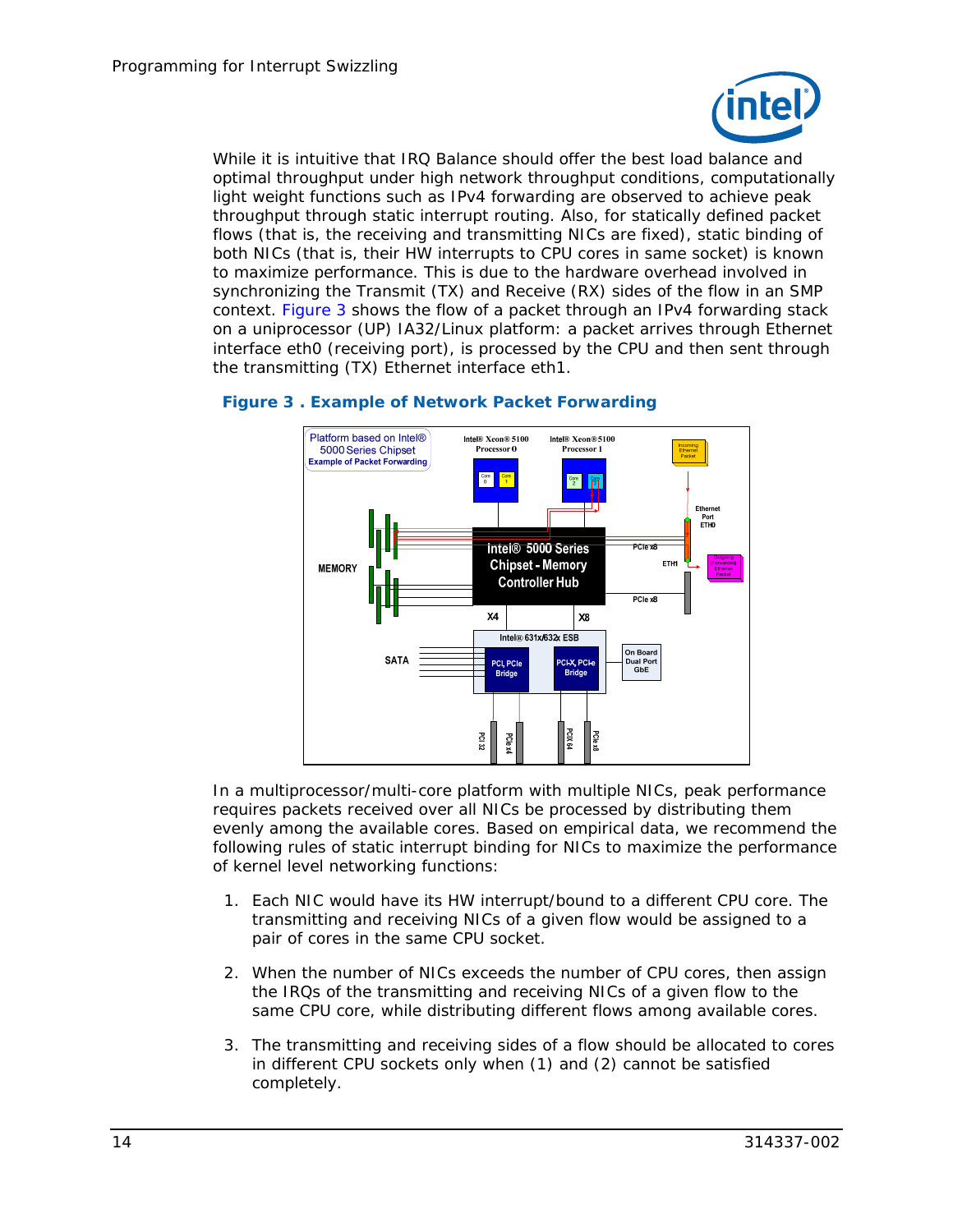

[Figure 4](#page-15-0) illustrates rule (1) with the schematic of a platform based on Intel 5000 series chipset.

[Figure 5](#page-15-0) illustrates rules (1) and (2) with the schematic of a platform based on Intel 5000 series chipset.[1](#page-14-0)

<span id="page-14-0"></span> $1$  We observe that rule (3) can be put into use only the rare case when the available flows are some how skewed in CPU assignments & hence it might be necessary to allocated cores from different socket. Hence case (3) is not illustrated here.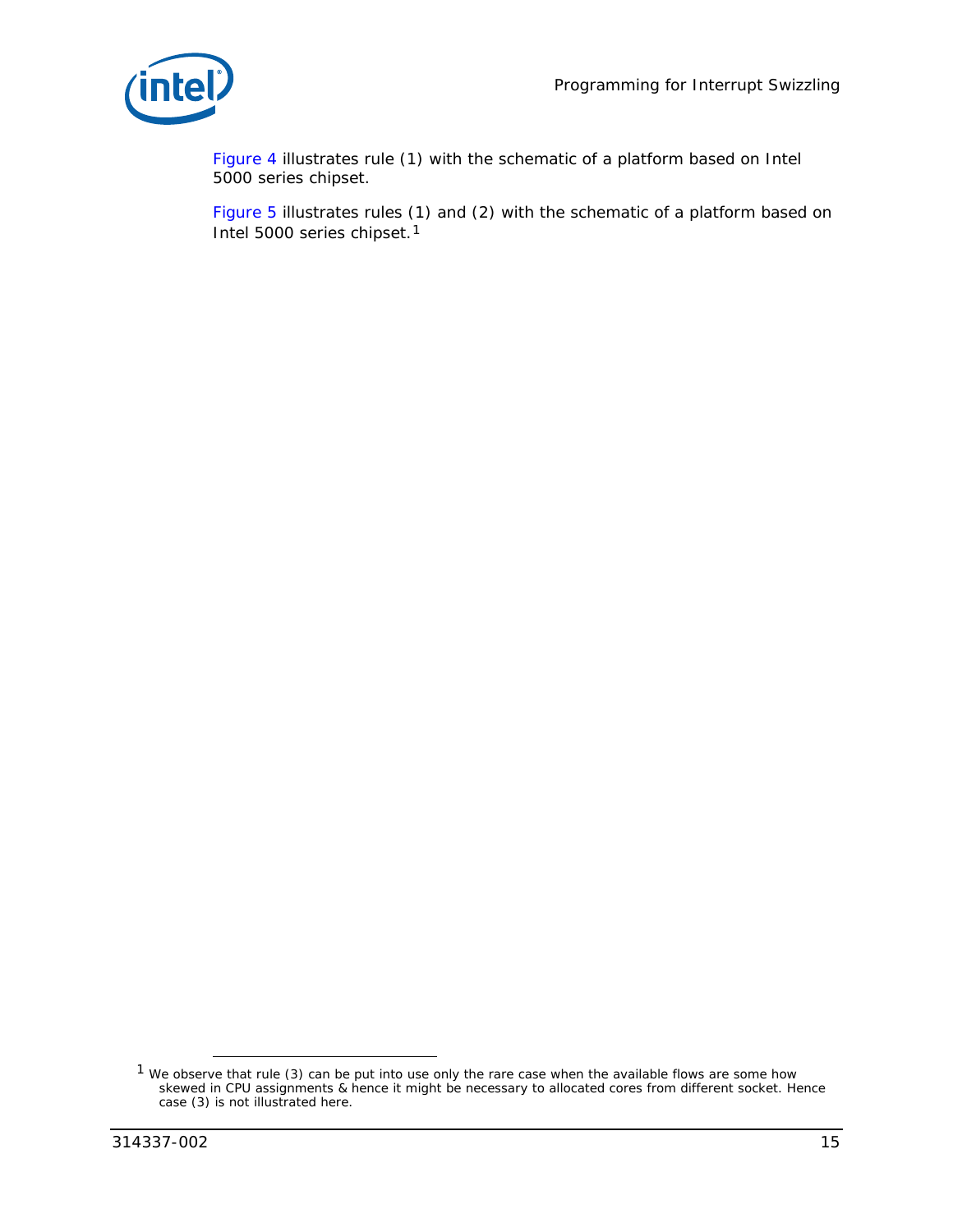

### <span id="page-15-0"></span>**Figure 4 Example of Static Affinity assignment for IRQs (each NIC assigned a different core)**



### **Figure 5 Example of Static Affinity assignment for IRQs (each flow assigned a different core)**



Since IRQs and their static CPU affinities are the basis for balancing available CPU cores among packet flows, it is easy to see why a poor IRQ assignment by the firmware could result in a poor utilization of CPU cores and poor forwarding throughput in turn. In the extreme case when all the NICs are assigned to the same IRQ, any IRQ binding policy (whether static, default or IRQ balance)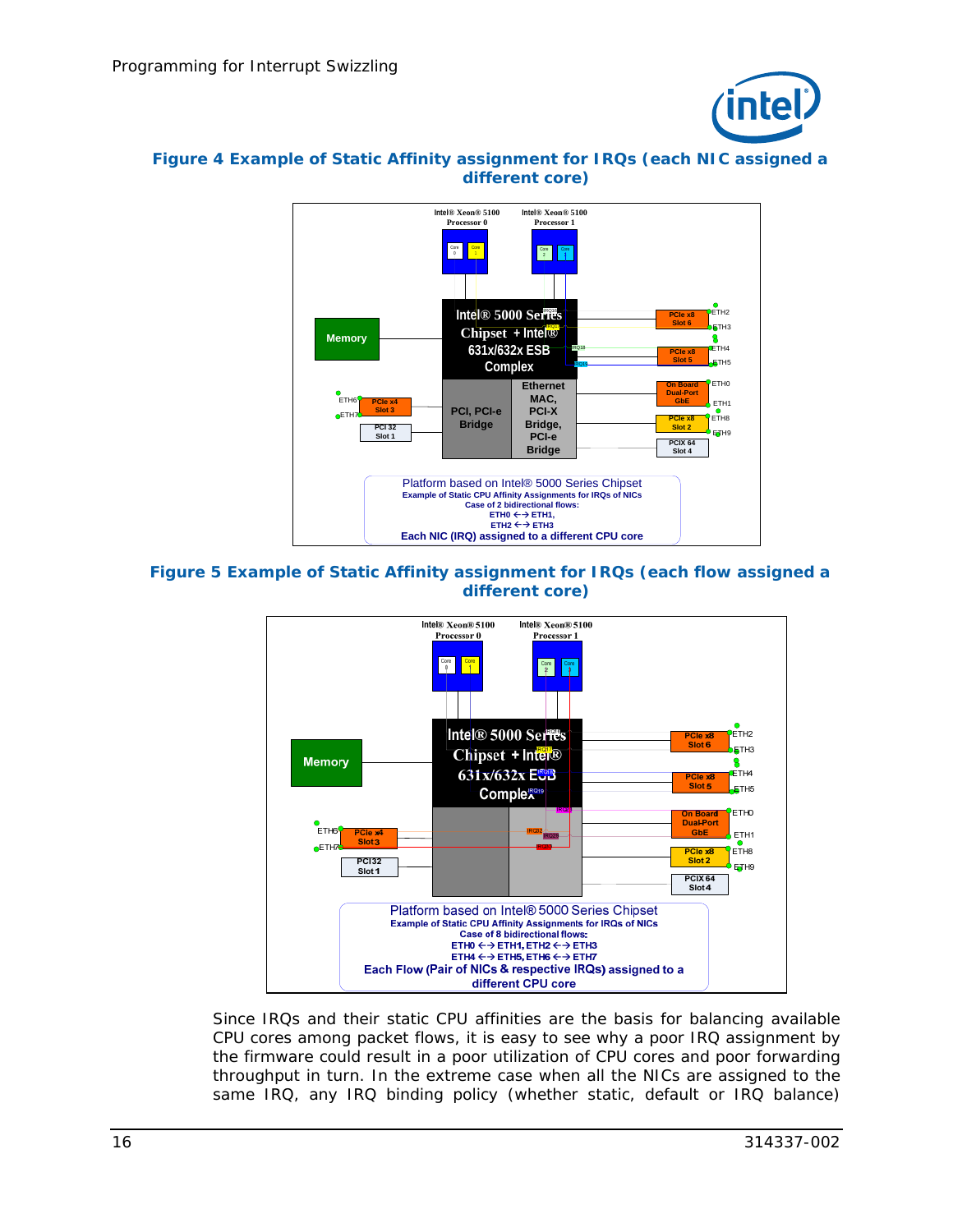<span id="page-16-0"></span>

would result in all packets (from all the NICs) being processed by the same CPU core – netting a 75% wastage of CPU resources in a Woodcrest/Bensley platform.

[Table 3](#page-16-0) shows the IRQ assignments on a sample platform based on Intel® 5000 series chipset that contains three of Intel 82571 dual port PCI Express NICs plugged into the three available PCIe slots, besides the on board dual port NIC on board.

| Table 3 IRQ Assignment on Platform based on Intel ® 5000 series chipset - |  |
|---------------------------------------------------------------------------|--|
| with and without Interrupt Swizzling                                      |  |

| <b>Swizzle</b><br>Enabled? | <b>PCIe Slot Assignments to NIC Ports</b>             |      |                                                                                                                                                                                          |      |      |                                    |              |              |                                  | <b>IRQ Assignments to NIC Ports</b> |                  |                          |  |
|----------------------------|-------------------------------------------------------|------|------------------------------------------------------------------------------------------------------------------------------------------------------------------------------------------|------|------|------------------------------------|--------------|--------------|----------------------------------|-------------------------------------|------------------|--------------------------|--|
|                            | <b>On Board</b><br><b>Dual-Port</b><br><b>GbE NIC</b> |      | <b>Intel®</b><br><b>Intel®</b><br>5000<br>5000<br><b>Series</b><br><b>Series</b><br><b>Chipset</b><br><b>Chipset</b><br>PCI <sub>e</sub> x <sub>8</sub><br>PCIe x8<br>Slot(6)<br>Slot(5) |      |      | 631x/632x<br>PCIe x4<br>Slot $(4)$ |              | <b>IRQ16</b> | <b>IRQ17</b>                     | <b>IRQ18</b>                        | <b>IRQ19</b>     |                          |  |
| <b>NO</b>                  | eth0                                                  | eth1 | eth <sub>2</sub>                                                                                                                                                                         | eth3 | eth4 | eth5                               | eth6<br>eth7 |              | eth6<br>eth <sub>2</sub><br>eth4 | eth7<br>eth3<br>eth <sub>5</sub>    | eth <sub>0</sub> | eth1                     |  |
| <b>YES</b>                 | eth <sub>0</sub>                                      | eth1 | eth <sub>2</sub>                                                                                                                                                                         | eth3 | eth4 | eth <sub>5</sub>                   | eth7<br>eth6 |              | eth6<br>eth <sub>2</sub>         | eth7<br>eth <sub>3</sub>            | ethO<br>eth4     | eth1<br>eth <sub>3</sub> |  |

In the original assignment when swizzle is not implemented, the Ethernet ports (eth2, eth3, eth4 and eth5) attached to Intel 5000 Series Chipset are assigned to IRQs 16 and 17. Thus, any flow configuration involving ports eth2, eth3 and eth4 and eth5 can take advantage of only two of the 4 available cores. Even when all the ports eth0 through eth7 are involved, it is not possible to engage all four cores without overloading two of the cores with two additional flows, while two other cores would be handle only one flow (together). By swizzling (row 2), the IRQ assignments to eth4 and eth2 are spread out to IRQ18 and IRQ19. This makes for an even spread of servicing NICs among the cores; even when considering only the 4 ports attached to Intel® 5000 Series Chipset, it is now possible to engage all the 4 CPU cores evenly (consequently maximizing forwarding throughput). [Table 4](#page-17-0) illustrates this performance improvement in forwarding throughput on Linux 2.4.21 (RHEL3).